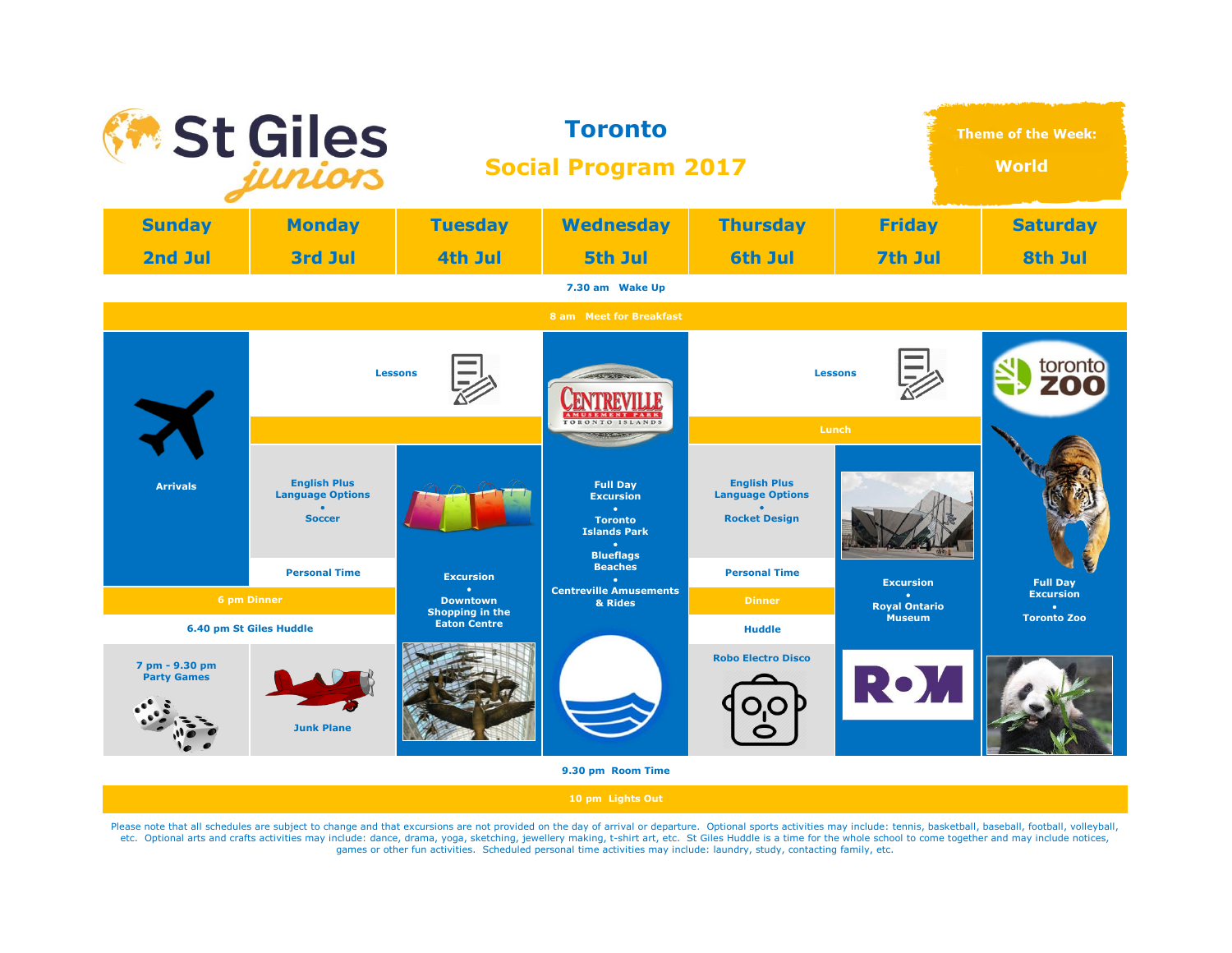| <b>*</b> St Giles                                                                                                               |                                                                                                                                       | <b>Toronto</b><br><b>Social Program 2017</b> |                                                                                                                      |                                                                                                                                             | <b>Theme of the Week:</b><br><b>Celebrities</b> |                                                                                                       |
|---------------------------------------------------------------------------------------------------------------------------------|---------------------------------------------------------------------------------------------------------------------------------------|----------------------------------------------|----------------------------------------------------------------------------------------------------------------------|---------------------------------------------------------------------------------------------------------------------------------------------|-------------------------------------------------|-------------------------------------------------------------------------------------------------------|
| <b>Sunday</b>                                                                                                                   | <b>Monday</b>                                                                                                                         | <b>Tuesday</b>                               | <b>Wednesday</b>                                                                                                     | <b>Thursday</b>                                                                                                                             | <b>Friday</b>                                   | <b>Saturday</b>                                                                                       |
| 9th Jul                                                                                                                         | 10th Jul                                                                                                                              | 11th Jul                                     | 12th Jul                                                                                                             | 13th Jul                                                                                                                                    | 14th Jul                                        | 15th Jul                                                                                              |
|                                                                                                                                 |                                                                                                                                       |                                              | 7.30 am Wake Up                                                                                                      |                                                                                                                                             |                                                 |                                                                                                       |
|                                                                                                                                 |                                                                                                                                       |                                              | 8 am Meet for Breakfast                                                                                              |                                                                                                                                             |                                                 |                                                                                                       |
| <b>Arrivals</b><br>$\alpha$<br><b>Departures</b><br><b>Excursion</b><br>a.<br><b>Downtown</b><br><b>Bus Tour</b><br>6 pm Dinner | <b>Lessons</b><br><b>English Plus</b><br><b>Language Options</b><br><b>Blind Balloon</b><br><b>Volleyball</b><br><b>Personal Time</b> | <b>Excursion</b><br><b>The Hockey Hall</b>   | <b>Canada's</b><br><b>Wonderland</b><br><b>Full Day Excursion</b><br><b>Canada's Wonderland</b><br><b>Theme Park</b> | <b>Lessons</b><br>Lunch<br><b>English Plus</b><br><b>Language Options</b><br><b>Cupcake Design</b><br><b>Personal Time</b><br><b>Dinner</b> | <b>Excursion</b><br><b>CBC Museum</b>           | <b>Full Day Excursion</b><br><b>Toronto FC</b><br><b>Soccer Match</b><br>$\bullet$<br><b>Shopping</b> |
| 6.40 pm St Giles Huddle<br>7 pm - 9.30 pm<br><b>St Giles</b><br><b>Crazy Olympics!</b>                                          | <b>Capture the Flag</b>                                                                                                               | of Fame                                      | 9.30 pm Room Time                                                                                                    | <b>Huddle</b><br><b>Talent Show</b>                                                                                                         | <b>Radio &amp; TV</b><br><b>Museum</b>          |                                                                                                       |

Please note that all schedules are subject to change and that excursions are not provided on the day of arrival or departure. Optional sports activities may include: tennis, basketball, baseball, football, volleyball, etc.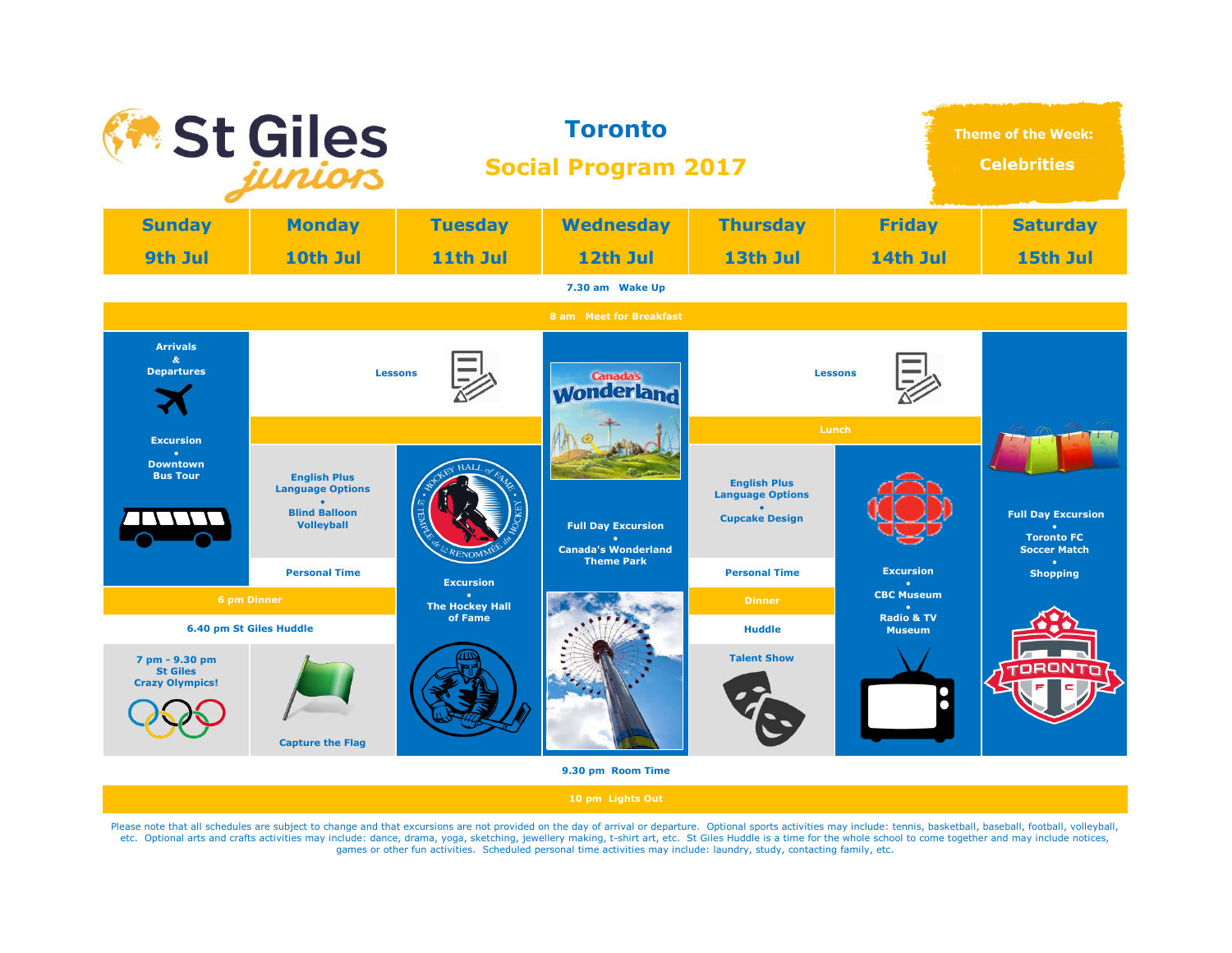

Please note that all schedules are subject to change and that excursions are not provided on the day of arrival or departure. Optional sports activities may include: tennis, basketball, baseball, football, volleyball, etc. Optional arts and crafts activities may include: dance, drama, yoga, sketching, jewellery making, t-shirt art, etc. St Giles Huddle is a time for the whole school to come together and may include notices, games or other fun activities. Scheduled personal time activities may include: laundry, study, contacting family, etc.